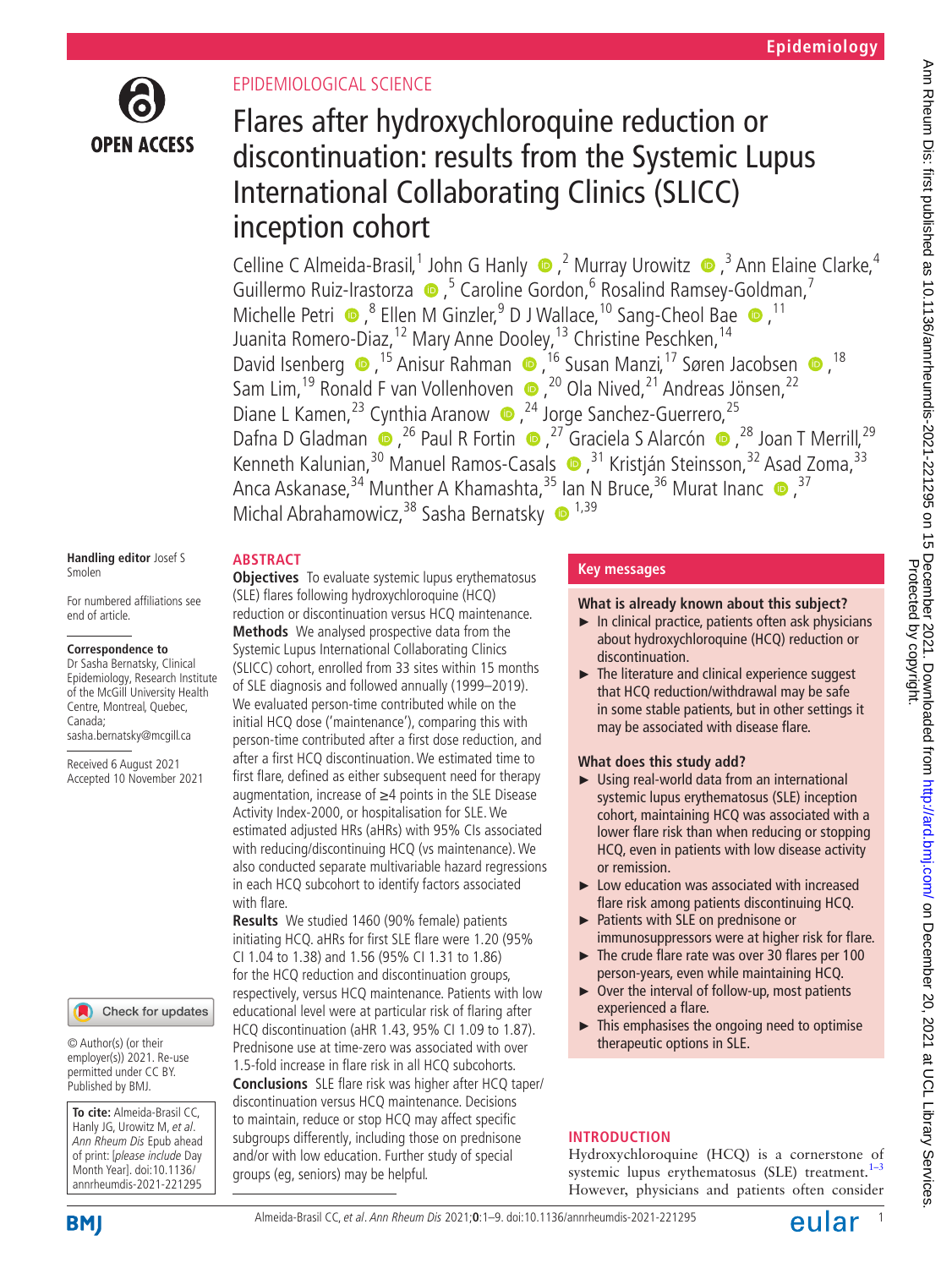#### **Key messages**

## **How might this impact on clinical practice or future developments?**

- ► If a patient were to ask "if someone decreases HCQ, what are the chances of flaring sooner than if they stay on the same dose?" the physician could reply: "According to this research, there is a 54% probability that a given person decreasing HCQ will flare sooner than someone staying on the same dose."
- ► Similarly, our results suggest that overall, a given patient who stops HCQ has a 61% probability of flaring sooner than a given patient who continues on HCQ. (Ssee Spruance et al (PMC478551) on how to interpret hazard ratioHRs in terms of chances).
- $\triangleright$  This translates back to the crude flare rates: maintaining HCQ had about 30–31 events per 100 person- years, while those that reduced or stopped HCQ had about 40–41 events per 100 person-years.
- ► Decisions to maintain, reduce or stop HCQ may affect specific subgroups differently, including those on prednisone and/or with low education.

reducing or discontinuing HCQ over the decades-long course of SLE, sometimes in order to limit cumulative exposure and avoid important HCQ-induced toxicity. $4<sup>5</sup>$ 

Over 20 years ago, a pivotal HCQ withdrawal randomised trial suggested that sustained HCQ might greatly reduce disease flares, leading to the suggestion that all patients should remain on HCQ 'indefinitely'.<sup>67</sup> However, it is hard to know if results from that trial apply to patients in whom physicians would want to taper treatment, notably those in remission or very low activity, since many of the patients in the trial did not have completely controlled disease at study entry (40% were using prednisone and the average SLE Disease Activity Index score was 8).<sup>[7](#page-7-3)</sup> For years, physicians have attempted to identify a subgroup of patients in whom it would be safe to stop or reduce HCQ, such as seniors.<sup>[8](#page-7-4)</sup>

The aims of our study were to determine (1) the extent to which HCQ reduction or discontinuation is associated with increased risk of SLE flares, and (2) the predictors of a flare once HCQ is reduced or discontinued, using a longitudinal international SLE inception cohort.

#### **METHODS**

#### **Data source**

The Systemic Lupus International Collaborating Clinics (SLICC) cohort is a multinational inception cohort for SLE outcomes research.<sup>9</sup> From 1999 to 2011, a cohort of recently diagnosed patients with SLE was recruited from 33 SLICC sites in Europe, Asia and North America.<sup>10</sup> Briefly, patients meeting American College of Rheumatology revised classification criteria for  $SLE<sup>11</sup>$  $SLE<sup>11</sup>$  $SLE<sup>11</sup>$ were enrolled within 15 months of diagnosis. Data are collected per protocol at enrolment and annually and entered into a centralised database.

#### **Study population and design**

We selected all patients on HCQ therapy at baseline (cohort entry) or during the follow-up up to April 2019. At each annual follow-up visit, average HCQ daily dose since the last assessment was recorded. We evaluated outcomes in patients reducing/ stopping HCQ and compared them with those remaining on

therapy. Patients contributed person-time in the HCQ maintenance cohort until they either reduced the dose, discontinued treatment, had the outcome of interest or were censored (death, lost to follow-up or end of study, April 2019), whichever came first. If HCQ was reduced, patients contributed person-time in the HCQ reduction cohort until they either discontinued HCQ, had the outcome or were censored. If HCQ was discontinued, patients contributed person-time in the HCQ discontinuation cohort until they had the outcome or were censored. A given patient could contribute person-time to one or more cohorts.

Time-zero among those reducing HCQ was the first date recording HCQ reduction and time-zero in the HCQ discontinuation cohort was the first date recording discontinuation. To create the comparison HCQ maintenance groups (one for reduction, one for discontinuation), each patient reducing or discontinuing HCQ was randomly matched on prior HCQ use duration to up to two individuals remaining on HCQ treatment ([figure](#page-2-0) 1). A time-zero was then assigned to the matched maintenance group on the day of matching. This approach balances the groups on the length of previous treatment at the beginning of follow-up and avoids immortal person-time.<sup>[12](#page-7-8)</sup>

Patients who discontinued HCQ but started chloroquine immediately were not included in the discontinuation cohort, as they were still on an antimalarial; these were censored at the time of switching.

The reasons underlying HCQ dose change were not recorded, but dose reduction may have been due to the following scenarios: (a) physician or patient may have been concerned about cumulative use of HCQ and/or lowered dosing to reflect guidelines (particularly the 2016 American Academy of Ophthalmology (AAO) guidelines, which cautions against dosage >5 mg/kg/ day)<sup>[5](#page-7-9)</sup>; (b) low SLE activity; (c) other reasons (eg, intolerance, patient request). Reasons for stopping HCQ may include (a) retinal toxicity; (b) clinical disease remission; (c) non-adherence; (d) intolerance, pigmentary skin changes or other adverse effect; (e) other reasons (eg, cost, healthcare access issues, drug insurance issues, patient choice).

We explored ways to categorise these possible reasons. Among patients who reduced HCQ dose, we identified how many had their dose reduced to 5 mg/kg/day after the 2016 AAO guidelines, and, of the remainder, how many had low disease activity state<sup>13</sup> (SLE Disease Activity Index-2000 (SLEDAI-2K) <4 and current prednisone dose  $\leq$ 7.5 mg/day). Patients not falling into one of these groups were classified into 'other reasons'. Similarly, among those who stopped HCQ, we first identified those who had retinal damage on the SLICC Damage Index (SDI). Of those without retinal damage, we identified how many were in remis- $sion<sup>14</sup>$  $sion<sup>14</sup>$  $sion<sup>14</sup>$  (SLEDAI-2K=0 and no prednisone or immunosuppressives in the last year). For the remainder, reasons were unclear but may reflect non-adherence or other unknown reasons.

#### **Outcome**

The primary composite outcome was time to the first of the following events indicating a SLE flare: (a) increase of at least four points (above the score at time-zero) in the SLEDAI-2 $K^{15}$  $K^{15}$  $K^{15}$ ; (b) hospitalisation for SLE (eg, skin and joint flare, nephritis, pericarditis and pneumonia) and/or (c) augmented SLE therapy, defined as increased HCQ (or restart if discontinued) or a new start/increase in prednisone, immunosuppressive agents (azathioprine, methotrexate, mycophenolate mofetil, cyclophosphamide), biologics (rituximab or belimumab) or start of chloroquine. Quinacrine was used by only nine patients in our sample and was not considered as augmented SLE therapy. Since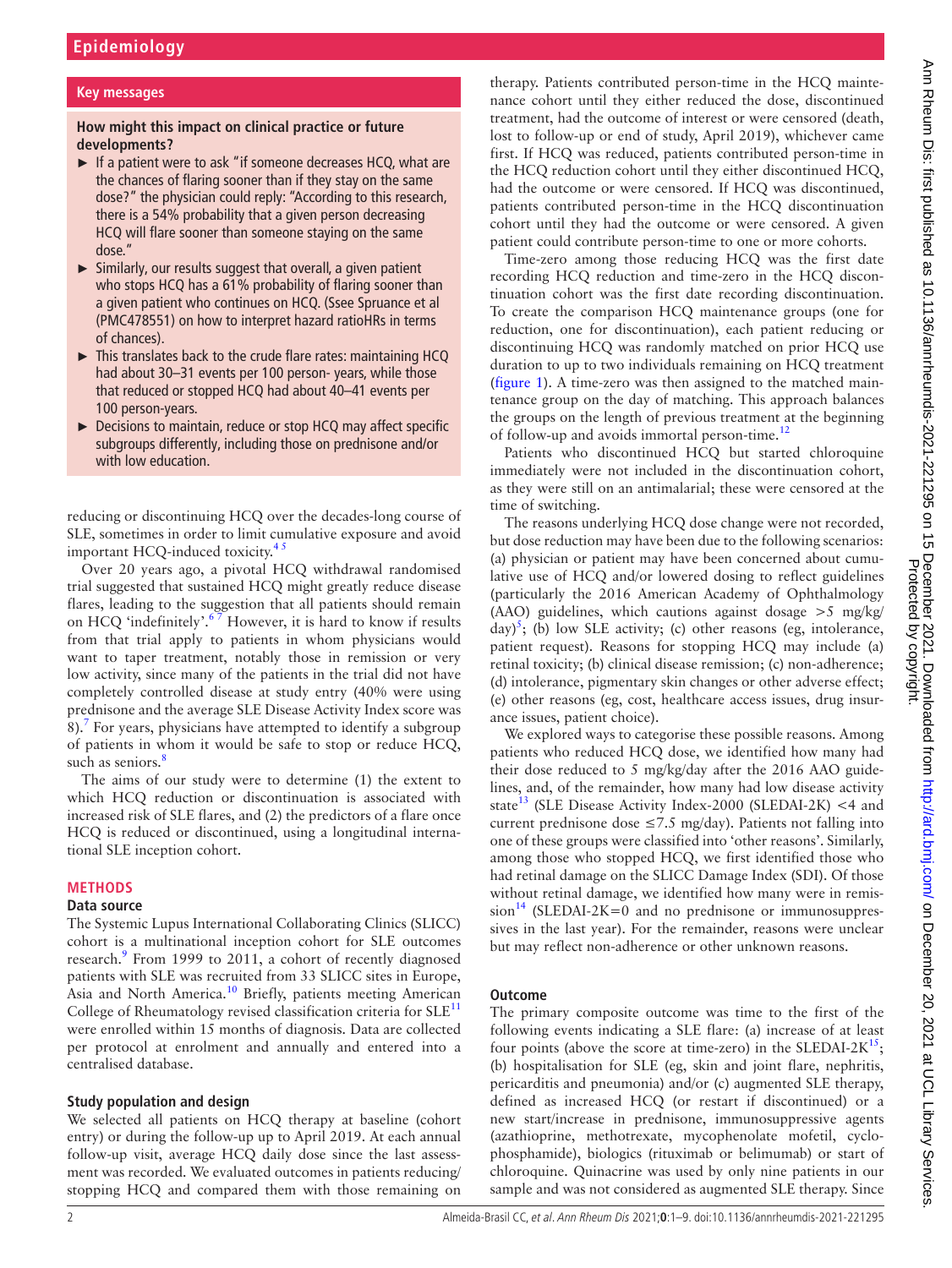

<span id="page-2-0"></span>**Figure 1** Example of four cohort patients (Pt1–4). A given patient could contribute person-time to one or more cohorts. Hydroxychloroquine (HCQ) maintenance person-time was matched (2:1) to the reduction or discontinuation cohorts on HCQ duration at time-zero.

immunosuppressive agents may be given in addition to or instead of steroid therapy to lower the dose of steroids,[16](#page-7-13) we did not compute an event when patients increased/started an immunosuppressor (azathioprine, mycophenolate or methotrexate) but decreased their prednisone dose at the same visit. Hospitalisation data were available for 60% of patients and the composite outcome for patients without hospitalisation data was based on increase in disease activity and therapy augmentation only. Sensitivity analyses excluding hospitalisation from the composite outcome for all patients were also performed.

## **Covariates**

Decisions to reduce, stop or maintain HCQ may be driven by patient or clinical characteristics that are also associated with the outcome. Therefore, we considered potential confounders or effect modifiers, assessed at time-zero: sociodemographic variables (sex, Caucasian vs non-Caucasian race/ethnicity, high school education or less vs college/university education), age at SLE diagnosis (continuous) and geographic location (North America, Europe or Asia). Other variables assessed at time-zero included body mass index (BMI, continuous), current smoking (yes/no), high disease activity (≥4 points on SLEDAI-2K, a validated definition of active SLE),  $15 \frac{17}{17}$  SLE duration (continuous, years), current prednisone (yes/no), current immunosuppressive agents (azathioprine, methotrexate or mycophenolate mofetil) and current biological agents (rituximab or belimumab), and presence of renal damage, based on the SDI.<sup>[18](#page-7-14)</sup>

## **Statistical analysis**

In descriptive analysis at time-zero, we described the means and SDs for continuous variables and frequency distributions for categorical variables.

For the HCQ reduction/discontinuation cohorts and their respective maintenance control cohorts, we calculated crude incidence rates (first flare) with 95% CIs. A multivariable Cox proportional hazards (PH) model was used to estimate the adjusted HRs (HRs), with 95% CIs, for time to first flare in patients who reduced or discontinued HCQ (vs the maintenance groups), while controlling for the covariates listed above. Hazard

proportionality was assessed using Schoenfeld and Martingale residuals.

Separate multivariable Cox PH models were estimated in the reduction, discontinuation and maintenance cohorts to assess which characteristics were associated with increased risk for first flare.

As a secondary analysis, we aimed to assess how disease activity status influence the risk of SLE flares after HCQ reduction or discontinuation (vs HCQ maintenance). Thus, we stratified the absolute flare rates and adjusted Cox models by low disease activity state or remission.

We also conducted sensitivity analysis. Since the same patient could contribute person-time to different cohorts being compared, we accounted for potential clustering by using random effects in our Cox models. Also, to evaluate the impact of having patients without complete outcome information (ie, missing hospitalisation data), we considered only increase in disease activity and therapy augmentation in the computation of the composite outcome for all patients.

All analyses were conducted with SAS V.9.4 (SAS Institute, Cary, North Carolina, USA).

## **Patient and public involvement**

Patients with SLE, patient advocates and organisations such as the Canadian Network of Improved Outcomes in SLE and the Canadian Rheumatology Association were engaged as partners since the early phases of our project, providing feedback on the protocol, interpretation of findings and dissemination. For instance, this study was planned and designed based on focus groups conducted in 2017 with patients with rheumatic disease,  $19$ which identified that uncertainties about risks and benefits of stopping/continuing drugs were a primary concern. Our patientpartner assisted in the development of questionnaires and provided feedback regarding interpretation of findings. We also conducted interviews of individual patient with SLE to explore experiences and preferences with HCQ dose changes $^{20}$  and defined potential reasons underlying HCQ changes, and incorporated this in our analyses, as mentioned before.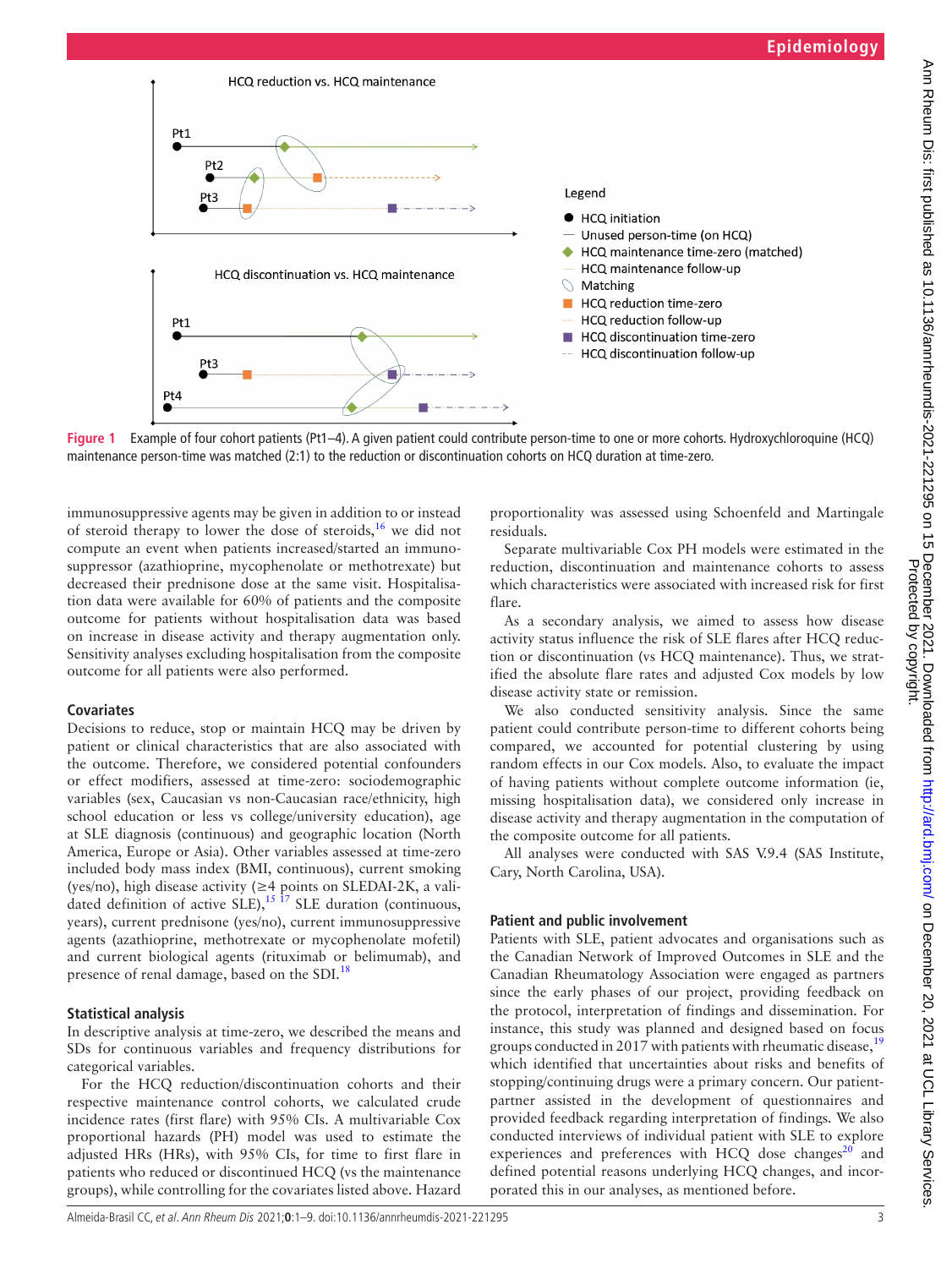**Epidemiology**

<span id="page-3-0"></span>

| Characteristics at time-zero of patients with SLE who maintained, reduced or discontinued HCQ<br>Table 1 |                     |                       |                           |                       |
|----------------------------------------------------------------------------------------------------------|---------------------|-----------------------|---------------------------|-----------------------|
| Characteristics at time-zero*                                                                            | HCQ reduction n=564 | HCQ maintenance n=778 | HCQ discontinuation n=389 | HCQ maintenance n=577 |
| Female (%)                                                                                               | 90.6                | 87.9                  | 90.2                      | 87.0                  |
| N missing                                                                                                | $\mathbf 0$         | $\pmb{0}$             | $\mathbf 0$               | $\mathbf 0$           |
| Race/Ethnicity (%)                                                                                       |                     |                       |                           |                       |
| Caucasian                                                                                                | 51.6                | 55.1                  | 42.9                      | 55.6                  |
| Asian                                                                                                    | 24.3                | 14.7                  | 19.3                      | 13.9                  |
| <b>Black</b>                                                                                             | 12.4                | 16.1                  | 15.4                      | 15.9                  |
| <b>Others</b>                                                                                            | 10.6                | 13.3                  | 21.4                      | 13.9                  |
| N missing                                                                                                | 6(1.1)              | 6(0.8)                | 4(1.0)                    | 4(0.7)                |
| Age at SLE diagnosis (years, mean±SD)                                                                    | $34.1 \pm 13.4$     | $35.6 \pm 13.3$       | 33.6±13.4                 | $35.9 \pm 13.6$       |
| N missing                                                                                                | 0                   | $\pmb{0}$             | $\pmb{0}$                 | $\mathbf 0$           |
| No college/university education (%)                                                                      | 34.0                | 38.9                  | 38.8                      | 39.9                  |
| N missing                                                                                                | 6(1.1)              | 16(2.0)               | 3(0.8)                    | 8(1.4)                |
| Geographic location (%)                                                                                  |                     |                       |                           |                       |
| North America                                                                                            | 56.2                | 63.2                  | 59.6                      | 62.6                  |
| Europe                                                                                                   | 26.1                | 27.9                  | 26.5                      | 29.3                  |
| Asiat                                                                                                    | 17.7                | 8.9                   | 13.9                      | 8.1                   |
| N missing                                                                                                | $\overline{0}$      | $\pmb{0}$             | $\pmb{0}$                 | $\mathbf 0$           |
| Time on HCQ (years, mean±SD)                                                                             | $3.4 + 2.6$         | $3.2 + 2.5$           | $4.2 + 3.2$               | $3.9 + 3.1$           |
| N missing                                                                                                | $\mathbf 0$         | $\pmb{0}$             | $\pmb{0}$                 | $\mathbf 0$           |
| HCQ daily dosage (mg, mean±SD)                                                                           | 240±73              | $347 + 83$            | $\pmb{0}$                 | 349±81                |
| N missing                                                                                                | $\pmb{0}$           | $\pmb{0}$             | $\pmb{0}$                 | $\mathbf 0$           |
| SLE duration (years, mean±SD)                                                                            | $5.5 + 3.0$         | $5.4 + 3.0$           | $6.7 \pm 3.5$             | $6.1 + 3.4$           |
| N missing                                                                                                | $\overline{0}$      | $\pmb{0}$             | $\pmb{0}$                 | $\mathbf 0$           |
| SLEDAI-2K $\geq$ 4 (%)                                                                                   | 39.9                | 35.7                  | 38.0                      | 36.0                  |
| N missing                                                                                                | 15(2.6)             | 15(1.9)               | 11(2.8)                   | 19(3.3)               |
| Renal damage (%)                                                                                         | 6.4                 | 5.7                   | 10.7                      | 5.4                   |
| N missing                                                                                                | 3(0.5)              | 5(0.6)                | 5(1.3)                    | 2(0.3)                |
| Current smoker (%)                                                                                       | 25.9                | 33.2                  | 29.6                      | 31.5                  |
| N missing                                                                                                | 3(0.5)              | 4(0.5)                | 7(1.8)                    | 2(0.3)                |
| BMI (mean±SD)                                                                                            | $24.1 \pm 5.1$      | $25.6 + 5.9$          | $25.1 \pm 5.7$            | $25.7 + 5.9$          |
| N missing                                                                                                | 16(2.8)             | 30(3.8)               | 7(1.8)                    | 23(4.0)               |
| Current prednisone (%)                                                                                   | 58.0                | 55.4                  | 51.9                      | 52.8                  |
| N missing                                                                                                | $\overline{0}$      | $\pmb{0}$             | $\pmb{0}$                 | $\mathbf 0$           |
| Current immunosuppressors‡ (%)                                                                           | 44.1                | 47.0                  | 41.6                      | 46.8                  |
| N missing                                                                                                | $\mathbf{0}$        | $\pmb{0}$             | $\pmb{0}$                 | $\pmb{0}$             |
| Current biological agents§ (%)                                                                           | 3.0                 | 2.6                   | 3.6                       | 4.0                   |
| N missing                                                                                                | $\overline{0}$      | $\pmb{0}$             | $\mathbf{0}$              | $\overline{0}$        |

\*Time-zero of each subcohort (not inception cohort entry).

†Asia was represented by a single country, South Korea.

‡Immunosuppressors included mycophenolate, azathioprine and methotrexate.

§Biologics included belimumab and rituximab.

BMI, body mass index; HCQ, hydroxychloroquine; SLE, systemic lupus erythematosus; SLEDAI-2K, SLE Disease Activity Index-2000.;

Lupus Canada and the Arthritis Society have pledged support to disseminate findings via websites, communiques and their provincial chapters. The Singer Family Fund for Lupus Research will help with knowledge dissemination through newsletters mailed twice yearly to patients with SLE.

#### **RESULTS**

Among the 1711 patients enrolled in the SLICC cohort, we included 1460 (85.3%) who initiated HCQ. We identified 592 patients who reduced HCQ (564 were matched to 778 patients maintaining HCQ) and 407 patients who discontinued HCQ (389 were matched to 577 patients remaining on HCQ). There were few differences in patient characteristics at time-zero between the matched groups: patients reducing HCQ were more likely to be from Asia and patients discontinuing HCQ were less likely to be Caucasian ([table](#page-3-0) 1).

The HCQ reduction or discontinuation was further classified according to the possible reasons for the respective changes. Specifically, we estimated that 5.0% may have reduced HCQ therapy as result of the AAO guidelines (daily dose changed from  $>5$  mg/kg to 5 mg/kg after July 2016, based on real body weight), 54.8% because of low disease activity state and the remainder (40.2%) presumably reduced due to other reasons (eg, intolerance, patient preference, etc). Among those who discontinued HCQ, 4.4% had retinal damage, 15.2% were in remission and 80.5% may have stopped HCQ due to other reasons, including nonadherence and intolerance.

## **SLE flares**

The HCQ reduction cohort was followed for an average of 2.0 years per patient (with 78.7% flaring over follow-up, [table](#page-4-0) 2)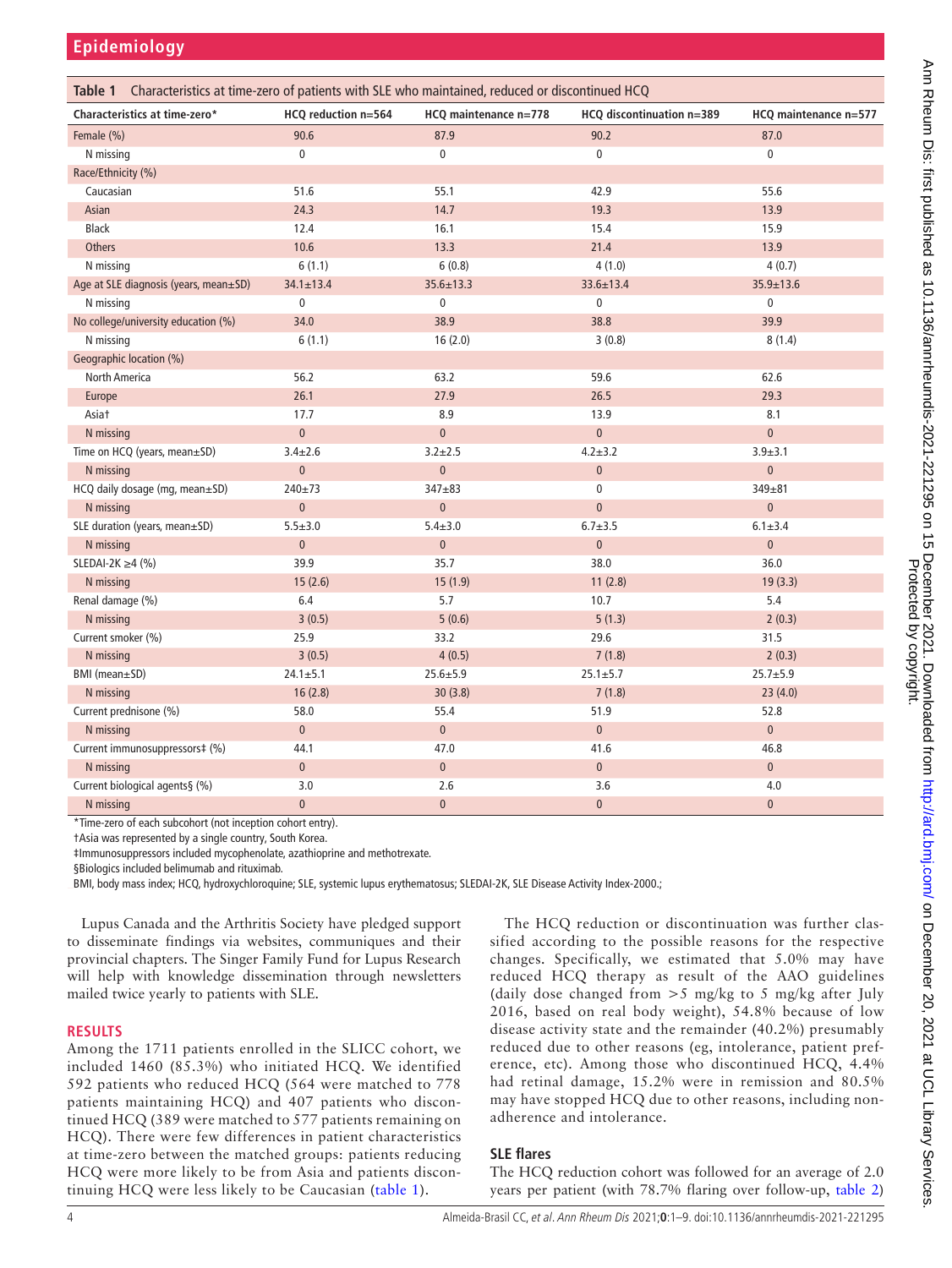<span id="page-4-0"></span>

| Incidence rates of the first flare in patients with SLE who maintained, reduced or discontinued HCQ<br>Table 2 |                     |                       |                           |                       |  |
|----------------------------------------------------------------------------------------------------------------|---------------------|-----------------------|---------------------------|-----------------------|--|
|                                                                                                                | HCQ reduction n=564 | HCQ maintenance n=778 | HCQ discontinuation n=389 | HCQ maintenance n=577 |  |
| First flare (any)                                                                                              |                     |                       |                           |                       |  |
| Number of events (%)                                                                                           | 444 (78.7)          | 413 (53.1)            | 280 (72.0)                | 292 (50.6)            |  |
| Therapy augmentation only                                                                                      | 399 (70.7)          | 325(41.8)             | 252 (64.8)                | 239(41.4)             |  |
| Increase in disease activity only                                                                              | 61 (17.0)           | 127 (16.3)            | 68 (17.5)                 | 81 (14.0)             |  |
| Hospitalisation only                                                                                           | 1(0.2)              | 1(0.2)                | $\mathbf{0}$              | 2(0.5)                |  |
| Total person-years in follow-up                                                                                | 1110.2              | 1294.7                | 677.9                     | 973.4                 |  |
| Crude rate/100 person-years (95% CI)                                                                           | 40.0 (36.4 to 43.9) | 31.9 (29.0 to 35.1)   | 41.3 (36.7 to 46.4)       | 30.0 (26.7 to 33.6)   |  |

HCQ, hydroxychloroquine; ;SLE, systemic lupus erythematosus.

while the average follow-up in the other cohorts was about 1.7 years (with 72% flaring in the HCQ discontinuation cohort, and about 50% flaring in the maintenance cohorts). Need for therapy augmentation was frequent and hospitalisation due to lupus flares was relatively uncommon. The crude incidence rate of the first flare was considerably higher among those who reduced or stopped HCQ versus those who remained on the drug ([table](#page-4-0) 2). Compared with HCQ maintenance, the adjusted HRs for SLE flare were 1.20 (95% CI 1.04 to 1.38) and 1.56 (95% CI 1.31 to 1.86) for the HCQ reduction and discontinuation cohorts, respectively. The mean doses of those reducing HCQ and flaring versus those reducing but not flaring were similar (data not shown).

## **Risk factors**

Separate multivariable Cox PH models were fit in each of the HCQ reduction, discontinuation and maintenance cohorts to estimate HRs for potential risk factors ([table](#page-4-1) 3). Use of prednisone and immunosuppressives were both associated with higher risks of SLE flares in all cohorts (although in the discontinuation cohort, the 95% CI for the immunosuppressives HR just barely included the null value). We also observed a lower flare risk among patients reducing HCQ who live in Asia (South Korea) versus North American patients. Lower education was associated with an increased risk of SLE flares among patients who discontinued HCQ.

## **Secondary and sensitivity analyses**

[Table](#page-5-0) 4 presents the results from the prespecified secondary analysis restricted to subgroups of patients on disease activity status. We observed that maintaining HCQ was associated with lower SLE flare risk even for patients in low disease activity state or in remission at time-zero ([table](#page-5-0) 4). Patients not in remission tended to have relatively higher crude flare rates, about 46–48 events per 100 patient-years when lowering or stopping HCQ, and about 39–41 events per 100 patient-years when maintaining HCQ.

Accounting for clustering and removing hospitalisation from the composite outcome led to small changes in the SEs, but had little or no effect on HR estimates (data not shown).

## **DISCUSSION**

Ours is the first study in incident SLE to demonstrate that patients who reduced or discontinued HCQ had an increased risk of flaring versus those who maintained therapy. Other

<span id="page-4-1"></span>

| HRs and 95% CIs for the first SLE flare, according to HCQ cohort<br>Table 3 |                       |                                            |                                |                               |  |
|-----------------------------------------------------------------------------|-----------------------|--------------------------------------------|--------------------------------|-------------------------------|--|
|                                                                             | <b>HCQ</b> reduction  | <b>HCQ</b> maintenance                     | <b>HCQ</b> discontinuation     | <b>HCQ</b> maintenance        |  |
| <b>Characteristics at time-zero</b>                                         | aHR (95% CI)          | aHR (95% CI)                               |                                | aHR (95% CI)                  |  |
| Male sex                                                                    | $0.93$ (0.66 to 1.32) | $0.96$ (0.68 to 1.34)                      | 0.97 (0.64 to 1.46)            | $0.77$ (0.52 to 1.15)         |  |
| Non-Caucasians                                                              | 1.27(1.00 to 1.61)    | 1.02 (0.81 to 1.28)<br>0.96 (0.70 to 1.32) |                                | $0.96$ (0.73 to 1.27)         |  |
| Age at SLE diagnosis in years                                               | 1.00 (0.99 to 1.01)   | 1.00 (0.99 to 1.01)                        | $0.99(0.98 \text{ to } 1.00)$  | 1.01 (1.00 to 1.02)           |  |
| No college/university education                                             | 1.01 (0.82 to 1.24)   | 1.10 (0.90 to 1.36)                        | 1.43 (1.09 to 1.87)            | 0.92 (0.72 to 1.18)           |  |
| Geographic location                                                         |                       |                                            |                                |                               |  |
| North America                                                               | Reference             | Reference                                  | Reference                      | Reference                     |  |
| Europe                                                                      | 1.24 (0.98 to 1.59)   | 1.16 (0.91 to 1.48)                        | 1.02 $(0.75$ to 1.37)          | $0.99(0.75 \text{ to } 1.31)$ |  |
| Asia                                                                        | 0.70 (0.51 to 0.94)   | 1.00 (0.69 to 1.43)                        | 0.73 (0.49 to 1.08)            | 0.87 (0.56 to 1.34)           |  |
| <b>SLE</b> duration                                                         | 1.00 (0.96 to 1.04)   | 1.01 (0.98 to 1.06)                        | 1.00 (0.96 to 1.04)            | 1.02 (0.98 to 1.06)           |  |
| Active disease (SLEDAI-2K ≥4)                                               | 1.17 (0.95 to 1.44)   | 1.22 (0.98 to 1.51)                        | 1.25 (0.95 to 1.64)            | 1.22 (0.95 to 1.56)           |  |
| Renal damage                                                                | 0.88 (0.57 to 1.37)   | $0.94$ (0.58 to 1.53)                      | $0.88$ (0.60 to 1.30)          | 0.88 (0.49 to 1.56)           |  |
| Body mass index                                                             | 1.02 (1.00 to 1.05)   | 0.99 (0.98 to 1.01)                        | $0.99(0.97 \text{ to } 1.01)$  | 1.00 (0.97 to 1.02)           |  |
| Smoker                                                                      | 1.07 (0.85 to 1.35)   | $0.88$ (0.70 to 1.11)                      | 1.02 (0.78 to 1.35)            | $0.94$ (0.71 to 1.23)         |  |
| On prednisone                                                               | 1.49 (1.16 to 1.91)   | 1.65 $(1.28 \text{ to } 2.13)$             | 1.58 (1.15 to 2.17)            | 1.87 (1.38 to 2.54)           |  |
| On immunosuppressives                                                       | 1.37 (1.09 to 1.72)   | 1.84 (1.46 to 2.32)                        | 1.31 $(0.96 \text{ to } 1.77)$ | 1.84 (1.39 to 2.44)           |  |
| On biologics                                                                | 0.72 (0.39 to 1.35)   | 1.00 (0.51 to 1.95)                        | 0.70 (0.35 to 1.39)            | 0.77 (0.33 to 1.79)           |  |

Renal damage was defined as a score ≥1 in the SLICC/ACR Damage Index renal item (low glomerular filtration rate, proteinuria or end-stage renal failure). Prednisone, immunosuppressives and biologics were dichotomous variables (yes/no). Immunosuppressive drugs included azathioprine, mycophenolate and methotrexate. Biologics included belimumab, rituximab and abatacept.

Bolded values are those whose 95% CI excludes the null value.

ACR, American College of Rheumatology; aHR, adjusted HR; HCQ, hydroxychloroquine; SLE, systemic lupus erythematosus; SLEDAI-2K, SLE Disease Activity Index-2000; SLICC, Systemic Lupus International Collaborating Clinics.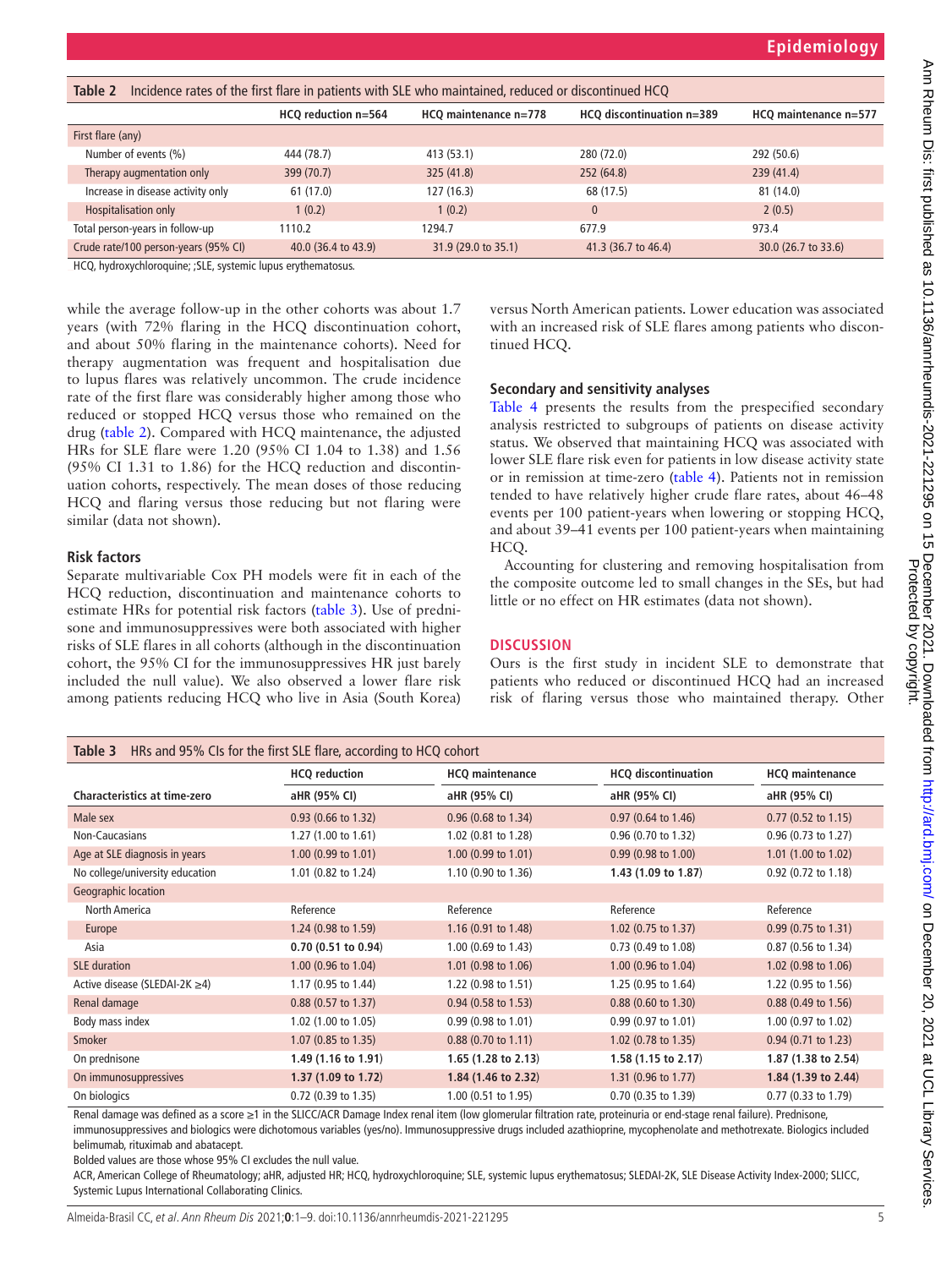<span id="page-5-0"></span>**Table 4** Adjusted HRs with 95% CIs for SLE flares associated with HCQ reduction/discontinuation versus maintenance: main and stratified analyses

|                                                                                                                                                                                                                                | <b>HCQ reduction versus maintenance</b> |                                                  |                          | <b>HCQ discontinuation versus maintenance</b> |                                                  |                            |
|--------------------------------------------------------------------------------------------------------------------------------------------------------------------------------------------------------------------------------|-----------------------------------------|--------------------------------------------------|--------------------------|-----------------------------------------------|--------------------------------------------------|----------------------------|
|                                                                                                                                                                                                                                | No. of<br>patients                      | Absolute flare rate/100 person-years<br>(95% CI) | Adjusted HR (95%<br>CI)* | No. of<br>patients                            | Absolute flare rate/100 person-years<br>(95% CI) | Adjusted HR (95%<br>$CI)*$ |
| <b>Main</b><br>analysis                                                                                                                                                                                                        | 1342                                    | 40.0 (36.4 to 43.9) vs 31.9 (29.0 to 35.1)       | 1.20 (1.04 to 1.38)      | 966                                           | 41.3 (36.7 to 46.4) vs 30.0 (26.7 to 33.6)       | 1.56 (1.31 to 1.86)        |
| Stratified analyses:                                                                                                                                                                                                           |                                         |                                                  |                          |                                               |                                                  |                            |
| Low disease activity# state at time-zero                                                                                                                                                                                       |                                         |                                                  |                          |                                               |                                                  |                            |
| Yes                                                                                                                                                                                                                            | 815                                     | 37.5 (33.2 to 42.4) vs 27.8 (24.5 to 31.6)       | 1.32 (1.10 to 1.60)      | 592                                           | 35.5 (30.4 to 41.3) vs 26.6 (22.8 to 30.9)       | 1.62 (1.28 to 2.05)        |
| <b>No</b>                                                                                                                                                                                                                      | 527                                     | 43.9 (38.0 to 50.6) vs 39.8 (34.3 to 46.1)       | 1.04 (0.84 to 1.29)      | 374                                           | 53.6 (44.7 to 64.2) vs 36.4 (30.5 to 43.5)       | 1.60 (1.22 to 2.09)        |
| Remissiont at time-zero                                                                                                                                                                                                        |                                         |                                                  |                          |                                               |                                                  |                            |
| <b>Yes</b>                                                                                                                                                                                                                     | 196                                     | 26.2 (20.1 to 34.1) vs 13.2 (9.5 to 18.4)        | 2.14 (1.34 to 3.42)      | 133                                           | 24.7 (17.7 to 34.6) vs 12.2 (8.0 to 18.8)        | 2.77 (1.46 to 5.26)        |
| No                                                                                                                                                                                                                             | 1146                                    | 46.3 (41.9 to 51.1) vs 41.7 (37.8 to 46.0)       | 1.14 (0.98 to 1.32)      | 833                                           | 47.9 (42.3 to 54.2) vs 39.2 (35.0 to 43.9)       | 1.50 (1.25 to 1.81)        |
| *A Bushelf and a common state of the state of a state of the state of the state of the state of the state of the state of the state of the state of the state of the state of the state of the state of the state of the state |                                         |                                                  |                          |                                               |                                                  |                            |

\*Adjusted for sex, race, age at SLE diagnosis, education, geographic residence and the following variables assessed at time-zero: SLE duration, renal damage according to SLICC Damage Index, body mass index, smoking, prednisone, immunosuppressives and biologics. The main analysis was additionally adjusted by disease activity at time-zero. †Remission was defined as SLEDAI-2K=0 and no prednisone or immunosuppressives use during the last year.

‡Low disease activity state was defined as SLEDAI-2K <4 and current prednisone dose ≤7.5 mg/day.

HCQ, hydroxychloroquine; SLE, systemic lupus erythematosus; SLEDAI-2K, SLE Disease Activity Index-2000; SLICC, Systemic Lupus International Collaborating Clinics.

medications, geographic location and education were associated with flare risk. Age was not a clear risk factor, which is interesting given a recent paper that suggested HCQ discontinuation may be relatively safe in seniors (although the time-frame for flare risk was  $1$  year only).<sup>[8](#page-7-4)</sup> When stratifying our own results by age >50, power was decreased, but there remained a trend for HCQ maintenance being associated with a lower crude flare rate (25.3 events per 100 person-years, 95% CI 20.4 to 31.3) versus HCQ reduction (36.9 events per 100 person-years, 95% CI 30.0 to 45.4). The same trend was seen for HCQ discontinuation during person-time for age >50, again with imprecision (HCQ maintenance flare 31.0 events per 100 person-years, 95% CI 24.6,39.2 and HCQ discontinuation flare rate 42.4 events per 100 person-years, 95% CI (37.2 to 48.4).

Patients using immunosuppressives or prednisone at time-zero were at higher risk of flare after either HCQ maintenance, reduction or discontinuation. At least two other cohort studies have shown that patients under immunosuppressives (who generally have fairly severe SLE) have a twofold higher flare risk overall (vs patients not on immunosuppressives, who generally have less severe SLE).<sup>21 22</sup> In addition to immunosuppressives, steroids are also markers of severe and active SLE. $^{23-2}$ 

We observed some geographical differences in SLE treatment management and flare risks. Patients from Asia were more likely to reduce HCQ than maintain the dose ([table](#page-3-0) 1). A survey showed that, compared with Europeans, Asian physicians were more likely to taper HCQ even in in patients with severe disease. $^{26}$  $^{26}$  $^{26}$ Another study conducted in South Korea observed that polymorphisms in CYP2D6\*10, an allele that is more common in Asians than in Caucasians[,27 28](#page-7-20) were associated with higher blood concentrations of HCQ's metabolite.<sup>29</sup> Together with recent results suggesting that Asian patients are more adherent to HCQ than Caucasians,<sup>[30](#page-7-22)</sup> this evidence may correlate with our finding that patients living in Asia had a lower risk of flaring after HCQ reduction than those living in North America and Europe. Since data from Asia came from a single tertiary centre in South Korea, these findings may reflect local practices or factors inherent to that population.

Low education was associated with increased flare risk among patients discontinuing HCQ. Low education is a well-known predictor of poor adherence to long-term therapies including in  $SLE^{31-34}$  Subjects who discontinued HCQ (particularly those

with low education) may have been non-adherent with other medications and physician advice, perhaps due to mistrust or not understanding physician recommendations.<sup>[31 35](#page-7-23)</sup>

Our results suggest that HCQ maintenance typically results in lower flare risks, even in patients in disease remission. This finding is interesting in view of a small survey which suggested some (though not all) rheumatologists attempt to taper or discontinue HCQ in patients in remission<sup>26</sup> and indicates that current disease activity alone may not sufficiently predict who will flare after HCQ is tapered. Incomplete adherence may explain some of our findings.<sup>[36](#page-7-24)</sup> However, flares occur even in patients with  $H CQ$  blood levels above the therapeutic threshold,  $37$  reinforcing the relapsing-remitting nature of SLE, with durable remission being rare. $3839$ 

The potential benefits of tapering or discontinuing HCQ must be balanced with the subsequent risk of a flare. Need for therapy augmentation occurred in 65%, 71% and  $~10\%$ of patients after HCQ discontinuation, reduction or maintenance, respectively. Of subjects needing therapy augmentation, over 65% augmented/started prednisone after HCQ reduction or discontinuation. Although the potential for antimalarialinduced toxicity (including retinopathy and cardiomyopathy) is of concern for patients and physicians,[4 40](#page-7-1) the adverse effects of glucocorticoids are severe and well established in patients with  $SLE<sup>41</sup>$  and most physicians and patients would certainly prefer maintaining HCQ than augmenting prednisone. $42\frac{43}{12}$ 

We studied a large international inception cohort with almost 20 years of follow-up and a well-characterised study population. However, some potential limitations should be mentioned. Patients and physicians did not explicitly provide the reason(s) for HCQ reduction or discontinuation. If decisions to reduce/ discontinue HCQ are based on the patient's current or past disease activity, long-term SLE remission may be more likely in the HCQ reduction/discontinuation cohorts, which may bias estimates towards the null. Despite this, our results still suggest that lowering/discontinuing HCQ is associated with higher flare risk versus maintaining HCQ.

Another potential limitation is that our composite outcome includes some interval-censored endpoints (those assessed only at annual clinic visits). However, simulations reported in the study by Huszti *et al*, [44](#page-8-0) for example, indicate that this will induce only minor bias towards the null in the estimated HRs. Moreover, our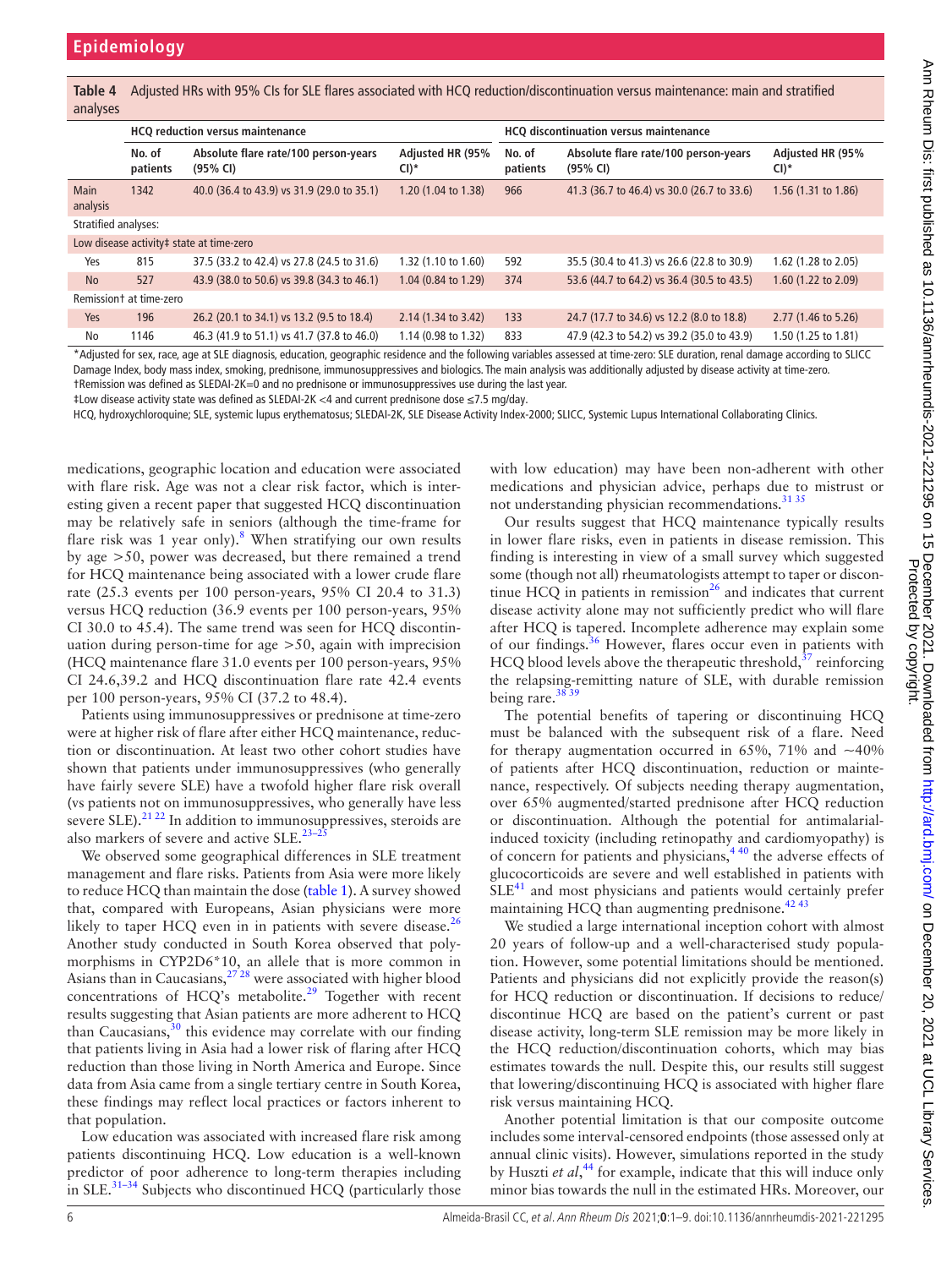composite outcome is a practical approach similar to that used in clinical trials and, in addition to the accepted minimal clinically significant SLEDAI-2K change (important but not always sensitive), we included SLE-related hospitalisations (detecting the most serious SLE flares), as well as drug changes (a potentially more enduring marker of flares). Unfortunately, our definition of flare cannot clearly separate mild from moderate or severe flares.

It is interesting that the HCQ reduction and discontinuation cohorts had similar flares rates. Among those who reduced HCQ, the mean doses of those flaring versus not flaring were similar. This may reflect individual differences in drug metabolism or even in the amount of HCQ stored in body tissues. It has been suggested that doses under the maximum 400 mg/day (eg, 200 and 300 mg/day) still are potentially associated with less activity, thrombosis and survival. $645\frac{46}{16}$  We did not evaluate HCQ levels (which are not part of usual care at most of our centres) or selfreported adherence. Nevertheless, in adjusting for sex, age, race/ ethnicity, education and multiple medications, we accounted for factors that are themselves strong predictors of adherence.

The implications of our study findings are complex, with the decision to maintain or taper HCQ still being up to the patients and their physicians, through discussion of the tradeoffs between the risk of disease flare, with the potential benefits of tapering HCQ. Our results should help facilitate this, by providing information about risks of flare associated with maintaining, reducing or stopping HCQ, and how and demographic factors (eg, disease activity, medications, education) may influence outcomes. These carefully quantified risks could be translated to improve patient education materials and discussions between healthcare providers and patients. Last but not least, the fact that there are over 30 flares per 100 person-years, even while remaining on HCQ, emphasises the ongoing need to optimise therapeutic options in SLE.

#### **Author affiliations**

<sup>1</sup>Division of Clinical Epidemiology, Research Institute of the McGill University Health Centre, Montreal, Quebec, Canada

<sup>2</sup> Division of Rheumatology, Department of Medicine and Department of Pathology, Queen Elizabeth II Health Sciences Centre, Halifax, Nova Scotia, Canada

<sup>3</sup> Center for Prognosis Studies in the Rheumatic Diseases, Toronto Western Hospital, University of Toronto, Toronto, Ontario, Canada

4 Divisions of Clinical Immunology/Allergy and Clinical Epidemiology, University of Calgary, Calgary, Alberta, Canada

5 Autoimmune Diseases Unit, Hospital Universitario Cruces, Barakaldo, País Vasco, Spain

<sup>6</sup>Rheumatology Research Group, University of Birmingham, Birmingham, UK <sup>7</sup>Medicine/Rheumatology, Northwestern University, Evanston, Illinois, USA <sup>8</sup>Rheumatology, Johns Hopkins University, Baltimore, Maryland, USA

9 Medicine/Rheumatology, SUNY Downstate Medical Center, New York City, New

York, USA <sup>10</sup>Cedars-Sinai/David Geffen School of Medicine at UCLA, Cedars-Sinai Medical

Center, Los Angeles, California, USA<br><sup>11</sup>Rheumatology, Hanyang University, Seongdong-gu, Seoul, The Republic of Korea 12<br><sup>12</sup>Immunology and Rheumatology, Instituto Nacional de Ciencias Médicas y Nutrición

Salvador Zubiran, Ciudad de Mexico, Mexico<br><sup>13</sup>Medicine, Unversity of North Carolina, Chapel Hill, North Carolina, USA <sup>14</sup>Division of Rheumatology, University of Manitoba, Winnipeg, Manitoba, Canada

<sup>15</sup>Division of Medicine, University College London, London, UK

<sup>16</sup>Rheumatology, University College London, London, UK

<sup>17</sup>Allegheny Singer Research Institute, Allegheny Health Network, Pittsburgh, Pennsylvania, USA

18Copenhagen Lupus and Vasculitis Clinic, Center for Rheumatology and Spine Diseases, Rigshospitalet, Copenhagen, Denmark

<sup>19</sup>School of Medicine, Emory University, Atlanta, Georgia, USA

<sup>20</sup>Department of Rheumatology, Amsterdam Rheumatology and Immunology Center, Amsterdam, The Netherlands

 $2^{21}$ Rheumatology, Lund University, Lund, Sweden

<sup>22</sup>Faculty of Medicine, Department of Clinical Sciences Lund, Section of Rheumatology, Lund University, Lund, Sweden

<sup>23</sup> Medical University of South Carolina, Charleston, South Carolina, USA <sup>24</sup>Northwell Health Feinstein Institutes for Medical Research Institute of Health Innovations and Outcomes Research, Manhasset, New York, USA

<sup>25</sup>Center for Prognosis Studies in the Rheumatic Diseases, Toronto Western Hospital, Toronto, Ontario, Canada

<sup>26</sup>University of Toronto, Toronto, Ontario, Canada

<sup>27</sup> Medicine—Rheumatology, Université Laval, Quebec, Quebec, Canada <sup>28</sup>Department of Medicine, Division of Clinical Immunology and Rheumatology, University of Alabama at Birmingham Center for Health Promotion, Birmingham, Alabama, USA

<sup>29</sup> Arthritis and Clinical Immunology Program, Oklahoma Medical Research Foundation, Oklahoma City, Oklahoma, USA

 $^0$ Division of Rheumatology, Allergy and Immunology, University of California San Diego School of Medicine, La Jolla, California, USA

<sup>31</sup> Department of Autoimmune Diseases, Universitat de Barcelona, Barcelona,

Catalunya, Spain<br><sup>32</sup>Rheumatology, Department of Obstetrics and Gynecology, Landspitali University Hospital, Reyjavik, Iceland

33Lanarkshire Centre for Rheumatology, Hairmyres Hospital, East Kilbride, UK <sup>34</sup>Rheumatology, Columbia University Medical Center, New York, New York, USA 35The Rayne Institute, St Thomas Hospital, St Thomas' Hospital, London, UK <sup>36</sup> Arc Epidemiology Unit, The University of Manchester, Manchester, UK

<sup>37</sup> Department of Internal Medicine, Division of Rheumatology, Istanbul University, Fatih, Istanbul, Turkey

<sup>38</sup>Department of Epidemiology Biostatistics and Occupational Health, McGill University, Montreal, Quebec, Canada

<sup>39</sup>Division of Rheumatology, McGill University Health Centre, Montreal, Quebec, Canada

**Contributors** All authors contributed to data collection, interpretation of results and finalising manuscript. Sasha Bernatsky is the guarantor.

**Funding** Core funding for this investigator-initiated study was provided to Dr SB by a Canadian Institutes of Health Research (CIHR) project grant (Fall 2017 competition). Dr CCA-B received postdoctoral salary awards from the Fonds de Recherche du Québec Santé (FRQS), the Research Institute of the McGill University Health Centre (RI-MUHC) and the CIHR Drug Safety and Effectiveness Cross-Disciplinary Training ProgramProgramme (DSECT). The Montreal General Hospital Lupus Clinic is partially supported by the Singer Family Fund for Lupus Research. Dr AEC holds The Arthritis Society Chair in Rheumatic Diseases at the University of Calgary. Dr CG is supported by Lupus UK, Sandwell and West Birmingham Hospitals NHS Trust and the National Institute for Health Research (NIHR)/ Wellcome Trust Birmingham Clinical Research Facility. Dr PRF is recipient of a tier 1 Canada Research Chair on Systemic Autoimmune Rheumatic Diseases. Dr S-CB's work was supported in part by the Bio & Medical Technology Development Programme of the National Research Foundation of the Republic of Korea (grant NRF-2017M3A9B4050335). The Hopkins Lupus Cohort is supported by the NIH (grant AR43727 and AR69572). Dr IB is a National Institute for Health Research (NIHR) Senior Investigator and is supported by Arthritis Research UK, the NIHR Manchester Biomedical Centre and the NIHR/Wellcome Trust Manchester Clinical Research Facility. Dr SJ is supported by the Danish Rheumatism Association (A3865) and the Novo Nordisk Foundation (A05990). Dr RR-G's work was supported by the NIH (grants 5UL1TR001422–02 (formerly 8UL1TR000150), UL-1RR-025741, K24-AR-02318 and P60AR064464 (formerly P60-AR-48098)). Dr MAD's work was supported by the NIH grant RR00046. Dr GR-I is supported by the Department of Education, Universities and Research of the Basque Government. Dr SL's work was supported, in part, by the Centers for Disease Control and Prevention grant U01DP005119. Dr DAI and Dr AR are supported by the National Institute for Health Research University College London Hospitals Biomedical Research Center. Preliminary results of this study were presented at the 2020 Meeting of the American College of Rheumatology (ACR Convergence 2020). Reference: Almeida-Brasil C, Hanly J, Urowitz M, et al. Outcomes After Hydroxychloroquine Reduction or Discontinuation in a Multinational Inception Cohort of Systemic Lupus [(abstract]). Arthritis Rheumatol. 2020; 72 (suppl 10). [https://acrabstracts.](https://acrabstracts.org/abstract/outcomes-after-hydroxychloroquine-reduction-or-discontinuation-in-a-multinational-inception-cohort-of-systemic-lupus/) [org/abstract/outcomes-after-hydroxychloroquine-reduction-or-discontinuation-in-a](https://acrabstracts.org/abstract/outcomes-after-hydroxychloroquine-reduction-or-discontinuation-in-a-multinational-inception-cohort-of-systemic-lupus/)[multinational-inception-cohort-of-systemic-lupus/.](https://acrabstracts.org/abstract/outcomes-after-hydroxychloroquine-reduction-or-discontinuation-in-a-multinational-inception-cohort-of-systemic-lupus/)

**Disclaimer** The views expressed in this publication are those of the author(s) and not necessarily those of the NHS, the National Institute for Health Research or the Department of Health.

**Competing interests** All the following relationships are outside the submitted work. Dr AEC: consulting fees from AstraZeneca, Bristol Myers Squibb, Exagen Diagnostics and GlaxoSmithKline. Dr CG: consulting fees from the Centers for Disease Control (CDC), Morton Grove Pharmaceutical (MGP), Sanofi and UCB. Dr RR-G: consulting fees from GSK, Immuncor and ThermoFisher. Dr DAI: consulting fees from Amgen, Merck Serono, AstraZeneca and Eli Lilly (the honoraria are passed onto a local arthritis charity). Dr AR: consulting fees from Lilly. Dr PRF: participation on advisory boards from AbbVie, AstraZeneca and Lilly. Dr MAK: consulting fees from GSK. Dr MI: consulting fees from AbbVie, UCB, Novartis, Janssen and Lilly.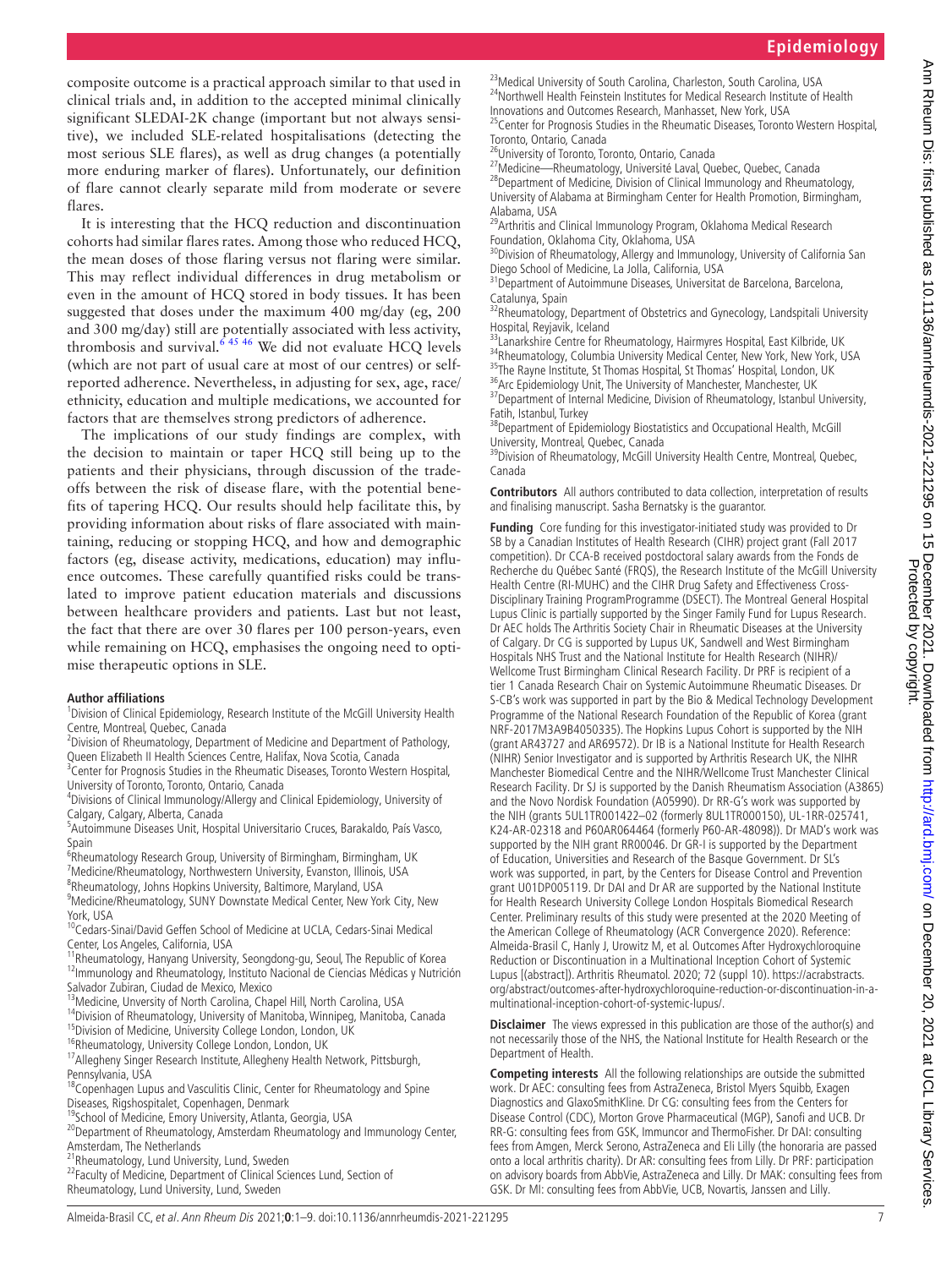**Patient and public involvement** Patients and/or the public were involved in the design, or conduct, or reporting, or dissemination plans of this research. Refer to the 'Methods' section for further details.

**Patient consent for publication** Not applicable.

**Ethics approval** This study involves human participants and was approved by McGill University Health Centre Research Ethics Board (MP 37-2019-4340 and 00-010 REC) and the institutional review boards of all SLICC participating sites. This study complies with the Declaration of Helsinki. Participants gave informed consent to participate in the study before taking part.

**Provenance and peer review** Not commissioned; externally peer reviewed.

**Data availability statement** All data relevant to the study are included in the article. n/a.

**Open access** This is an open access article distributed in accordance with the Creative Commons Attribution 4.0 Unported (CC BY 4.0) license, which permits others to copy, redistribute, remix, transform and build upon this work for any purpose, provided the original work is properly cited, a link to the licence is given, and indication of whether changes were made. See: [https://creativecommons.org/](https://creativecommons.org/licenses/by/4.0/) [licenses/by/4.0/.](https://creativecommons.org/licenses/by/4.0/)

## **ORCID iDs**

John G Hanly<http://orcid.org/0000-0003-1029-9483> Murray Urowitz <http://orcid.org/0000-0001-7506-9166> Guillermo Ruiz-Irastorza <http://orcid.org/0000-0001-7788-1043> Michelle Petri<http://orcid.org/0000-0003-1441-5373> Sang-Cheol Bae<http://orcid.org/0000-0003-4658-1093> David Isenberg<http://orcid.org/0000-0001-9514-2455> Anisur Rahman<http://orcid.org/0000-0003-2346-4484> Søren Jacobsen<http://orcid.org/0000-0002-5654-4993> Ronald F van Vollenhoven <http://orcid.org/0000-0001-6438-8663> Cynthia Aranow<http://orcid.org/0000-0001-9299-0053> Dafna D Gladman <http://orcid.org/0000-0002-9074-0592> Paul R Fortin <http://orcid.org/0000-0002-7278-2596> Graciela S Alarcón <http://orcid.org/0000-0001-5190-9175> Manuel Ramos-Casals<http://orcid.org/0000-0001-5709-6734> Murat Inanc<http://orcid.org/0000-0002-6376-5583> Sasha Bernatsky<http://orcid.org/0000-0002-9515-2802>

## **REFERENCES**

- <span id="page-7-0"></span>1 Keeling SO, Bissonauth A, Bernatsky S, et al. Practice variations in the diagnosis, monitoring, and treatment of systemic lupus erythematosus in Canada. [J Rheumatol](http://dx.doi.org/10.3899/jrheum.171307) 2018;45:1440–7.
- 2 Akhavan PS, Su J, Lou W, et al. The early protective effect of hydroxychloroquine on the risk of cumulative damage in patients with systemic lupus erythematosus. J [Rheumatol](http://dx.doi.org/10.3899/jrheum.120572) 2013;40:831–41.
- 3 Ruiz-Irastorza G, Ramos-Casals M, Brito-Zeron P, et al. Clinical efficacy and side effects of antimalarials in systemic lupus erythematosus: a systematic review. Ann [Rheum Dis](http://dx.doi.org/10.1136/ard.2008.101766) 2010;69:20–8.
- <span id="page-7-1"></span>4 Melles RB, Marmor MF. The risk of toxic retinopathy in patients on long-term hydroxychloroquine therapy. [JAMA Ophthalmol](http://dx.doi.org/10.1001/jamaophthalmol.2014.3459) 2014;132:1453-60.
- <span id="page-7-9"></span>5 Marmor MF, Kellner U, Lai TYY, et al. Recommendations on screening for chloroquine and hydroxychloroquine retinopathy (2016 revision). [Ophthalmology](http://dx.doi.org/10.1016/j.ophtha.2016.01.058) 2016;123:1386–94.
- <span id="page-7-2"></span>6 Canadian Hydroxychloroquine Study Group. A randomized study of the effect of withdrawing hydroxychloroquine sulfate in systemic lupus erythematosus. N Engl J [Med](http://dx.doi.org/10.1056/NEJM199101173240303) 1991;324:150–4.
- <span id="page-7-3"></span>7 Tsakonas E, Joseph L, Esdaile JM, et al. A long-term study of hydroxychloroquine withdrawal on exacerbations in systemic lupus erythematosus. The Canadian hydroxychloroquine Study Group. [Lupus](http://dx.doi.org/10.1191/096120398678919778) 1998;7:80-5.
- <span id="page-7-4"></span>8 Fernandez-Ruiz R, Bornkamp N, Kim MY, et al. Discontinuation of hydroxychloroquine in older patients with systemic lupus erythematosus: a multicenter retrospective study. [Arthritis Res Ther](http://dx.doi.org/10.1186/s13075-020-02282-0) 2020;22:191.
- <span id="page-7-5"></span>9 Isenberg D, Ramsey-Goldman R, Group S, SLICC Group. Systemic Lupus International Collaborating Group--onwards and upwards? [Lupus](http://dx.doi.org/10.1177/0961203306071868) 2006;15:606–7.
- <span id="page-7-6"></span>10 Bruce IN, O'Keeffe AG, Farewell V, et al. Factors associated with damage accrual in patients with systemic lupus erythematosus: results from the systemic lupus international collaborating clinics (SLICC) inception cohort. [Ann Rheum Dis](http://dx.doi.org/10.1136/annrheumdis-2013-205171) 2015;74:1706–13.
- <span id="page-7-7"></span>11 Hochberg MC. Updating the American College of rheumatology revised criteria for the classification of systemic lupus erythematosus. [Arthritis Rheum](http://dx.doi.org/10.1002/art.1780400928) 1997;40:1725.
- <span id="page-7-8"></span>12 Desai RJ, Kim SC, Curtis JR, et al. Methodologic considerations for noninterventional studies of switching from reference biologic to biosimilars. *Pharmacoepidemiol Drug* [Saf](http://dx.doi.org/10.1002/pds.4809) 2020;29:757-69.
- <span id="page-7-10"></span>13 Franklyn K, Lau CS, Navarra SV, et al. Definition and initial validation of a lupus low disease activity state (LLDAS). [Ann Rheum Dis](http://dx.doi.org/10.1136/annrheumdis-2015-207726) 2016;75:1615-21.
- <span id="page-7-11"></span>14 van Vollenhoven R, Voskuvl A, Bertsias G, et al. A framework for remission in SLE: consensus findings from a large international Task force on definitions of remission in SLE (DORIS). [Ann Rheum Dis](http://dx.doi.org/10.1136/annrheumdis-2016-209519) 2017;76:554–61.
- <span id="page-7-12"></span>15 Gladman DD, Ibañez D, Urowitz MB. Systemic lupus erythematosus disease activity index 2000. [J Rheumatol](http://www.ncbi.nlm.nih.gov/pubmed/11838846) 2002;29:288–91.
- <span id="page-7-13"></span>16 Ruiz-Irastorza G, Bertsias G. Treating systemic lupus erythematosus in the 21st century: new drugs and new perspectives on old drugs. [Rheumatology](http://dx.doi.org/10.1093/rheumatology/keaa403) 2020;59:v69–81.
- 17 Yee C-S, Farewell VT, Isenberg DA, et al. The use of systemic lupus erythematosus disease activity Index-2000 to define active disease and minimal clinically meaningful change based on data from a large cohort of systemic lupus erythematosus patients. [Rheumatology](http://dx.doi.org/10.1093/rheumatology/keq376) 2011;50:982–8.
- <span id="page-7-14"></span>18 Gladman D, Ginzler E, Goldsmith C, et al. The development and initial validation of the systemic lupus international collaborating Clinics/American College of rheumatology damage index for systemic lupus erythematosus. [Arthritis Rheum](http://dx.doi.org/10.1002/art.1780390303) 1996;39:363–9.
- <span id="page-7-15"></span>19 Dollinger J, Neville C, Pineau CA, et al. Challenges to optimal rheumatology care: a patient-centered focus group study. [Clin Rheumatol](http://dx.doi.org/10.1007/s10067-020-05091-7) 2020;39:3083-90.
- <span id="page-7-16"></span>20 Patient preferences for hydroxychloroquine in systemic lupus (SLE). Preliminary analyses. CRA & AHPA Annual Scientific Meeting, 2021.
- <span id="page-7-17"></span>21 Inês L, Duarte C, Silva RS, et al. Identification of clinical predictors of flare in systemic lupus erythematosus patients: a 24-month prospective cohort study. [Rheumatology](http://dx.doi.org/10.1093/rheumatology/ket322) 2014;53:85–9.
- 22 Ugarte-Gil MF, Wojdyla D, Pastor-Asurza CA, et al. Predictive factors of flares in systemic lupus erythematosus patients: data from a multiethnic Latin American cohort. [Lupus](http://dx.doi.org/10.1177/0961203317728810) 2018;27:536-44.
- <span id="page-7-18"></span>23 Ad Hoc Working Group on Steroid-Sparing Criteria in Lupus. Criteria for steroidsparing ability of interventions in systemic lupus erythematosus: report of a consensus meeting. [Arthritis Rheum](http://dx.doi.org/10.1002/art.20599) 2004;50:3427–31.
- 24 Hernández-Cruz B, Tapia N, Villa-Romero AR, et al. Risk factors associated with mortality in systemic lupus erythematosus. A case-control study in a tertiary care center in Mexico City. [Clin Exp Rheumatol](http://www.ncbi.nlm.nih.gov/pubmed/11491494) 2001;19:395-401.
- 25 Hoes JN, Jacobs JWG, Boers M, et al. EULAR evidence-based recommendations on the management of systemic glucocorticoid therapy in rheumatic diseases. [Ann Rheum](http://dx.doi.org/10.1136/ard.2007.072157)  [Dis](http://dx.doi.org/10.1136/ard.2007.072157) 2007;66:1560–7.
- <span id="page-7-19"></span>26 Ngamjanyaporn P, McCarthy EM, Sergeant JC, et al. Clinicians approaches to management of background treatment in patients with SLE in clinical remission: results of an international observational survey. [Lupus Sci Med](http://dx.doi.org/10.1136/lupus-2016-000173) 2017;4:e000173.
- <span id="page-7-20"></span>27 Lee S-J, Lee SS, Jung H-J, et al. Discovery of novel functional variants and extensive evaluation of CYP2D6 genetic polymorphisms in Koreans. [Drug Metab Dispos](http://dx.doi.org/10.1124/dmd.108.022368) 2009;37:1464–70.
- 28 Del Tredici AL, Malhotra A, Dedek M, et al. Frequency of CYP2D6 Alleles Including Structural Variants in the United States. [Front Pharmacol](http://dx.doi.org/10.3389/fphar.2018.00305) 2018;9:305.
- <span id="page-7-21"></span>29 Lee JY, Vinayagamoorthy N, Han K, et al. Association of polymorphisms of cytochrome P450 2D6 with blood hydroxychloroquine levels in patients with systemic lupus erythematosus. [Arthritis Rheumatol](http://dx.doi.org/10.1002/art.39402) 2016;68:184–90.
- <span id="page-7-22"></span>30 Liu LH, Fevrier HB, Goldfien R, et al. Understanding nonadherence with hydroxychloroquine therapy in systemic lupus erythematosus. *[J Rheumatol](http://dx.doi.org/10.3899/jrheum.180946)* 2019;46:1309–15.
- <span id="page-7-23"></span>31 WHO. Adherence to long-term therapies: evidence for action. 198. Genenva: Worl Health Organization, 2003.
- 32 Koneru S, Kocharla L, Higgins GC, et al. Adherence to medications in systemic lupus erythematosus. [J Clin Rheumatol](http://dx.doi.org/10.1097/RHU.0b013e31817a242a) 2008;14:195–201.
- 33 Garcia-Gonzalez A, Richardson M, Garcia Popa-Lisseanu M, et al. Treatment adherence in patients with rheumatoid arthritis and systemic lupus erythematosus. [Clin Rheumatol](http://dx.doi.org/10.1007/s10067-007-0816-6) 2008;27:883–9.
- 34 Oliveira-Santos M, Verani JFS, Klumb EM, et al. Evaluation of adherence to drug treatment in patients with systemic lupus erythematosus in Brazil. [Lupus](http://dx.doi.org/10.1177/0961203310383736) 2011;20:320–9.
- 35 Peek ME, Lopez FY, Williams HS, et al. Development of a conceptual framework for understanding shared decision making among African-American LGBT patients and their clinicians. [J Gen Intern Med](http://dx.doi.org/10.1007/s11606-016-3616-3) 2016;31:677-87.
- <span id="page-7-24"></span>36 Garg S, Unnithan R, Hansen KE, et al. Clinical Significance of Monitoring Hydroxychloroquine Levels in Patients With Systemic Lupus Erythematosus: A Systematic Review and Meta-Analysis. [Arthritis Care Res](http://dx.doi.org/10.1002/acr.24155) 2021;73:707-16.
- <span id="page-7-25"></span>37 Mok CC, Penn HJ, Chan KL, et al. Hydroxychloroquine serum concentrations and flares of systemic lupus erythematosus: a longitudinal cohort analysis. [Arthritis Care Res](http://dx.doi.org/10.1002/acr.22837) 2016;68:1295–302.
- <span id="page-7-26"></span>38 Wilhelm TR, Magder LS, Petri M. Remission in systemic lupus erythematosus: durable remission is rare. [Ann Rheum Dis](http://dx.doi.org/10.1136/annrheumdis-2016-209489) 2017;76:547–53.
- 39 Urowitz MB, Feletar M, Bruce IN, et al. Prolonged remission in systemic lupus erythematosus. [J Rheumatol](http://www.ncbi.nlm.nih.gov/pubmed/16078321) 2005;32:1467-72.
- 40 Tselios K, Deeb M, Gladman DD, et al. Antimalarial-induced cardiomyopathy: a systematic review of the literature. [Lupus](http://dx.doi.org/10.1177/0961203317734922) 2018;27:591-9.
- <span id="page-7-27"></span>41 Stojan G, Petri M. The risk benefit ratio of glucocorticoids in SLE: have things changed over the past 40 years? [Curr Treatm Opt Rheumatol](http://dx.doi.org/10.1007/s40674-017-0069-8) 2017;3:164-72.
- <span id="page-7-28"></span>42 Fanouriakis A, Kostopoulou M, Alunno A, et al. 2019 update of the EULAR recommendations for the management of systemic lupus erythematosus. [Ann Rheum](http://dx.doi.org/10.1136/annrheumdis-2019-215089)  [Dis](http://dx.doi.org/10.1136/annrheumdis-2019-215089) 2019;78:736-45.